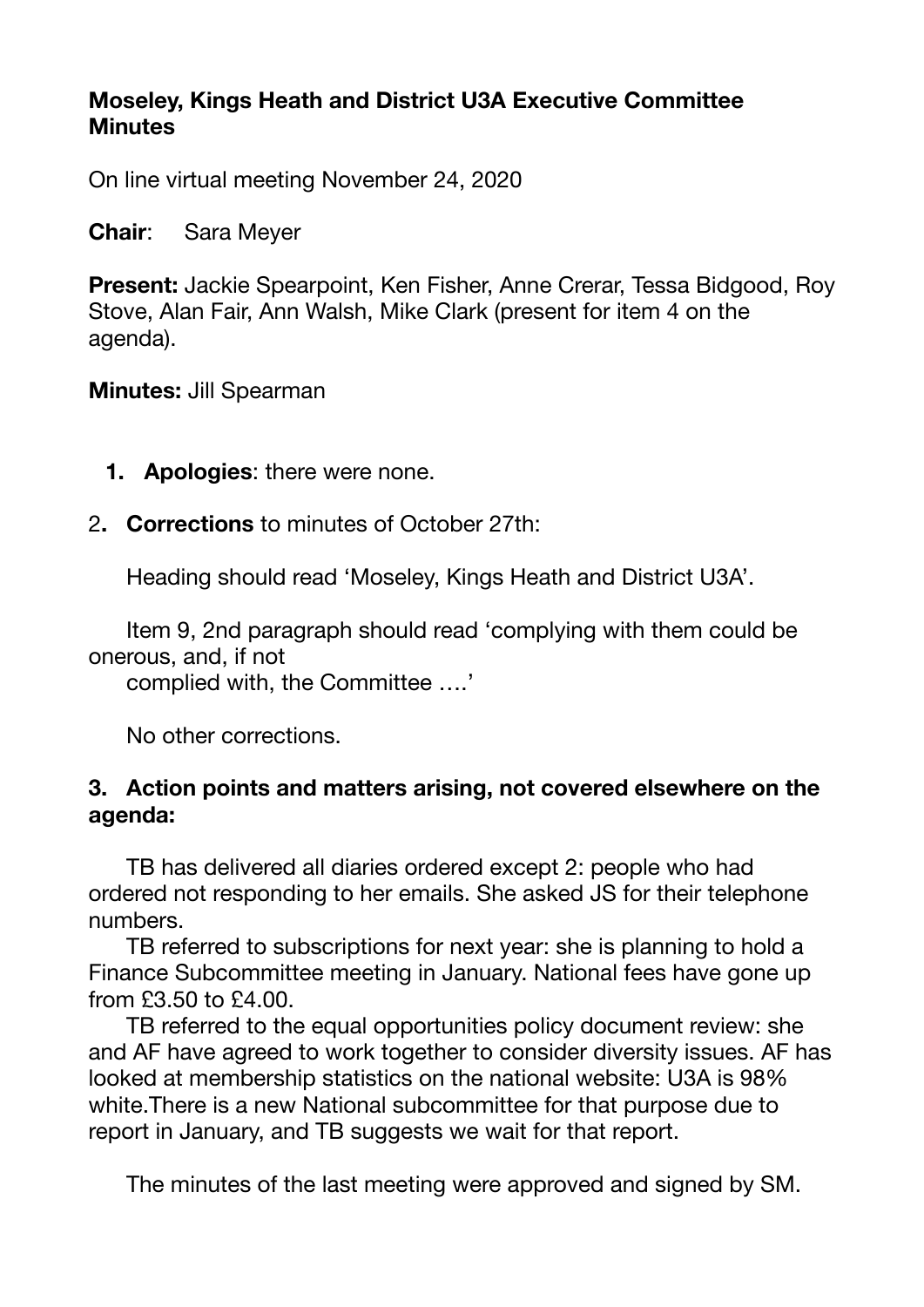#### 4. **Constitutional amendment update (MC):**

 MC explained that the statement of purpose in the original national constitution had been quite narrowly focused on educational activities, leaving more practical activity based interest group potentially not covered by u3a insurance. An amendment has been recommended by the national u3a, and this has been voted on, and agreed, at our virtual AGM in July 2020.

 However, although we had understood that we had permission from the Charities Commission to make the amendment, we have now been informed by the Commission that we need to seek membership approval a second time.

 MC proposed the amendment be put to the membership via an online AGM. 3 weeks notice is required, and a ⅔ majority of those voting is needed.

#### **Agreed.**

MC to send KF an item for the next newsletter. **MC/KF**

 There was discussion about whether to adhere to the Committee's original plan to adopt the national u3a 2018 Model Constitution at next summer's AGM. TB proposed that we do.

#### **Agreed**.

#### 5**. Sub-committee reports:**

**Finance:** TB had nothing to add since the last meeting. There will be a finance subcommittee meeting in January.

**Membership**: JS reported 2 new members, 1 resignation (the person has moved to another area) and 3 late renewals. Relevant interest group leaders have been informed. We now have 522 members.

 **Interest Groups**: RS and AW had circulated a report. They have started an update of the review of interest group activities. There has been a steady growth of groups using Zoom. RS & AW are proposing to email all IG leaders on Beacon, and follow up with phone calls. There has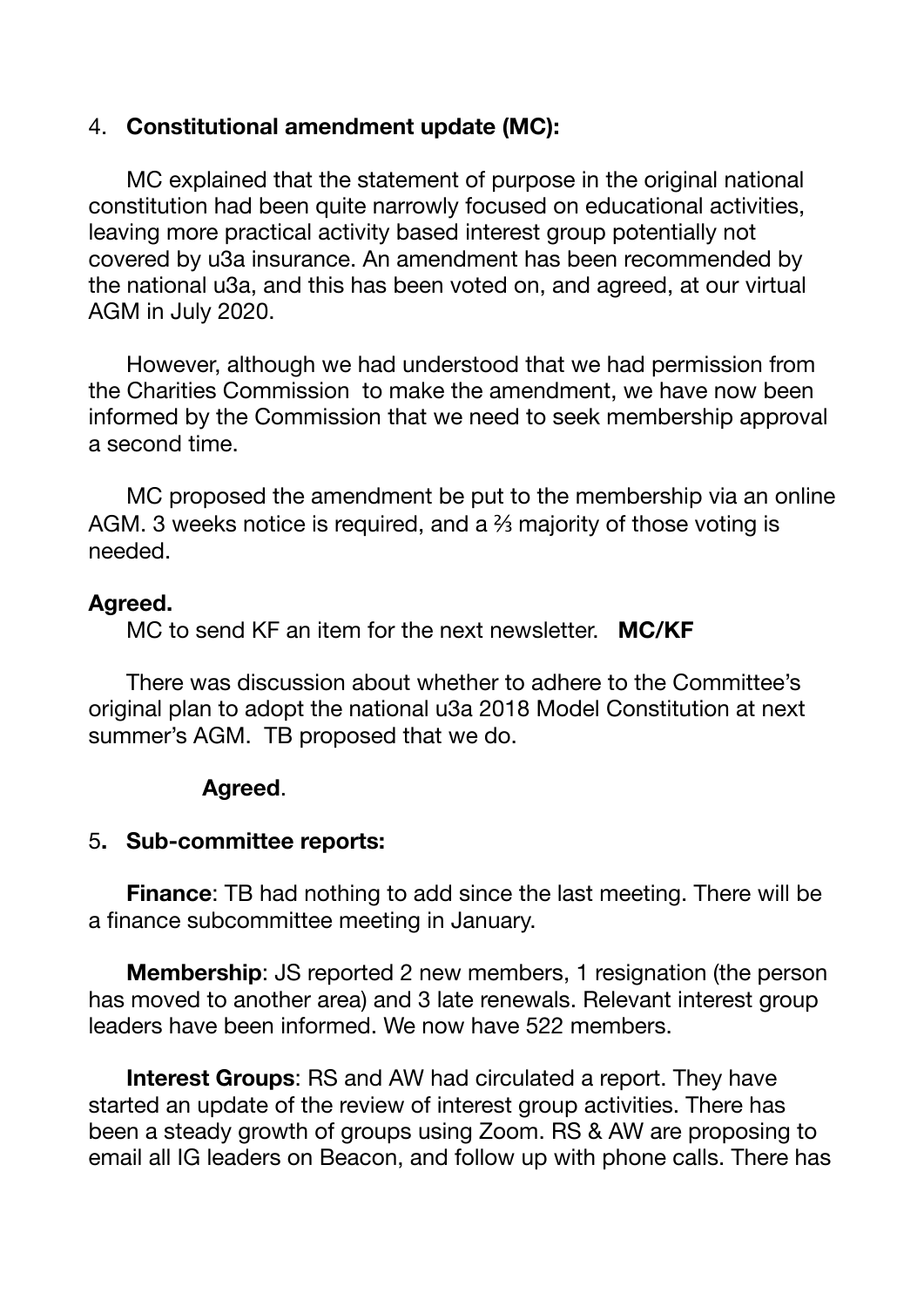usually been an IG leaders' lunch in January, but that is not possible this year; it is hoped that some kind of online event can be organized.

Discussion of new ideas for activity groups covered:

- asking members for suggestions, in the newsletter, for 'groups you'd love to have' (SM said this was in the draft chairs' message for the next newsletter);
- asking IG leaders for features in newsletter on their group's activities;
- a workshop on ways to expand our group (SM);
- a new feature on Amazon Prime which allows a group to watch something at the same time and then to discuss it together (SM pointed out that other providers may have similar features).

# 6. **Mirthy talks:**

 JS has circulated a report on last month's talk - 70 people watched, feedback has been very positive. We now need to choose subjects for December and January - JS to choose, but to avoid a Christmas- themed talk for December. SM suggested the newsletter should feature the Mirthy talks, encourage people to discuss the talks in their  $IGs.$ 

**JS,KF**

# **7. Succession planning:**

 SM reported that she has been in touch with 2 potential new committee members, Ray Tier and Anne James. She proposes that they should join the committee as members without portfolio in January 2021, pending election to the committee at the next AGM. **Agreed**

 SM asked committee members to think if anyone they know in u3a would be suitable and willing to join the committee or take on noncommittee roles. Committee members were also asked to let the Chairs know their intentions – whether continuing on committee, interest in particular roles, etc. **ALL**

AF suggested that MKHD U3A could have a president or head of state without formal responsibilities - someone like Benjamin Zephaniah.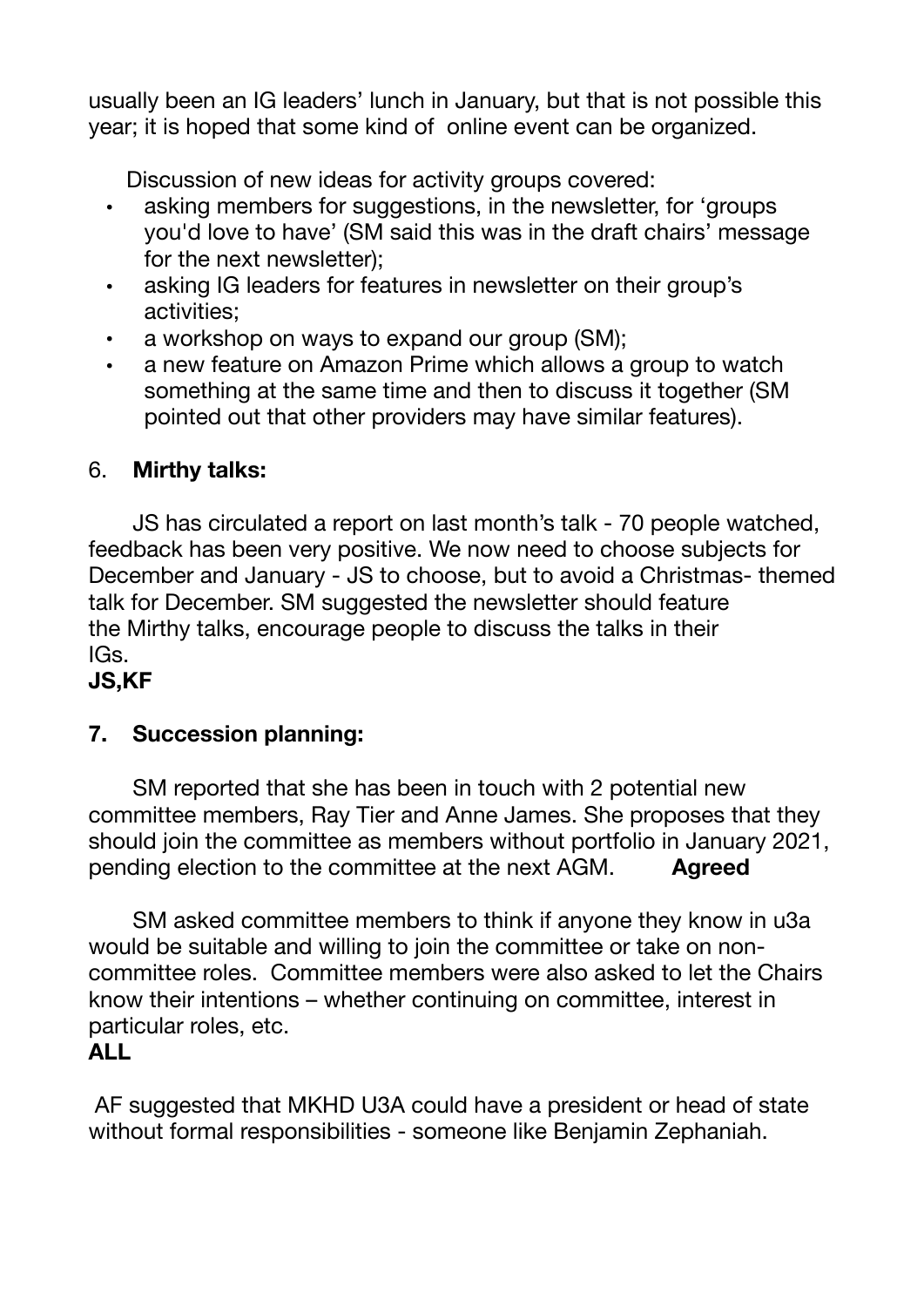## 8. **Newsletter:**

TB still has diaries available.

 KF proposed that the list of committee members published in the newsletter should be altered to give generic email addresses (e.g. Membership Secretary) instead of members' personal email addresses.

## **Agreed**

 There will not be an executive committee meeting in December, so KF asked that any contributions for the January newsletter should be sent to him for the usual deadline. He has enough material for the December newsletter, but can still accept contributions reaching him by this Friday's deadline. **ALL** 

## 9. **Safeguarding:**

 AC said that u3as are required by the Charities Commission to have a policy on safeguarding. She has been looking at the policies of other u3as to see whether we might adopt some of their ideas. The Third Age Trust are also reviewing their own guidelines. After some discussion SM proposed an ongoing 'umbrella' agenda item on compliance which could include Health and Safety, Diversity, Safeguarding. To be continued at the next meeting.

# **Agreed**

# 10**. Any other business:**

 AF said that he is one of the judges of the u3a poetry competition, could this be an item in the newsletter?

#### **AF/KF**

 RS informed Committee members that he is now a trustee of Bourneville Park.

 JS suggested she circulate committee members telephone numbers within the Executive